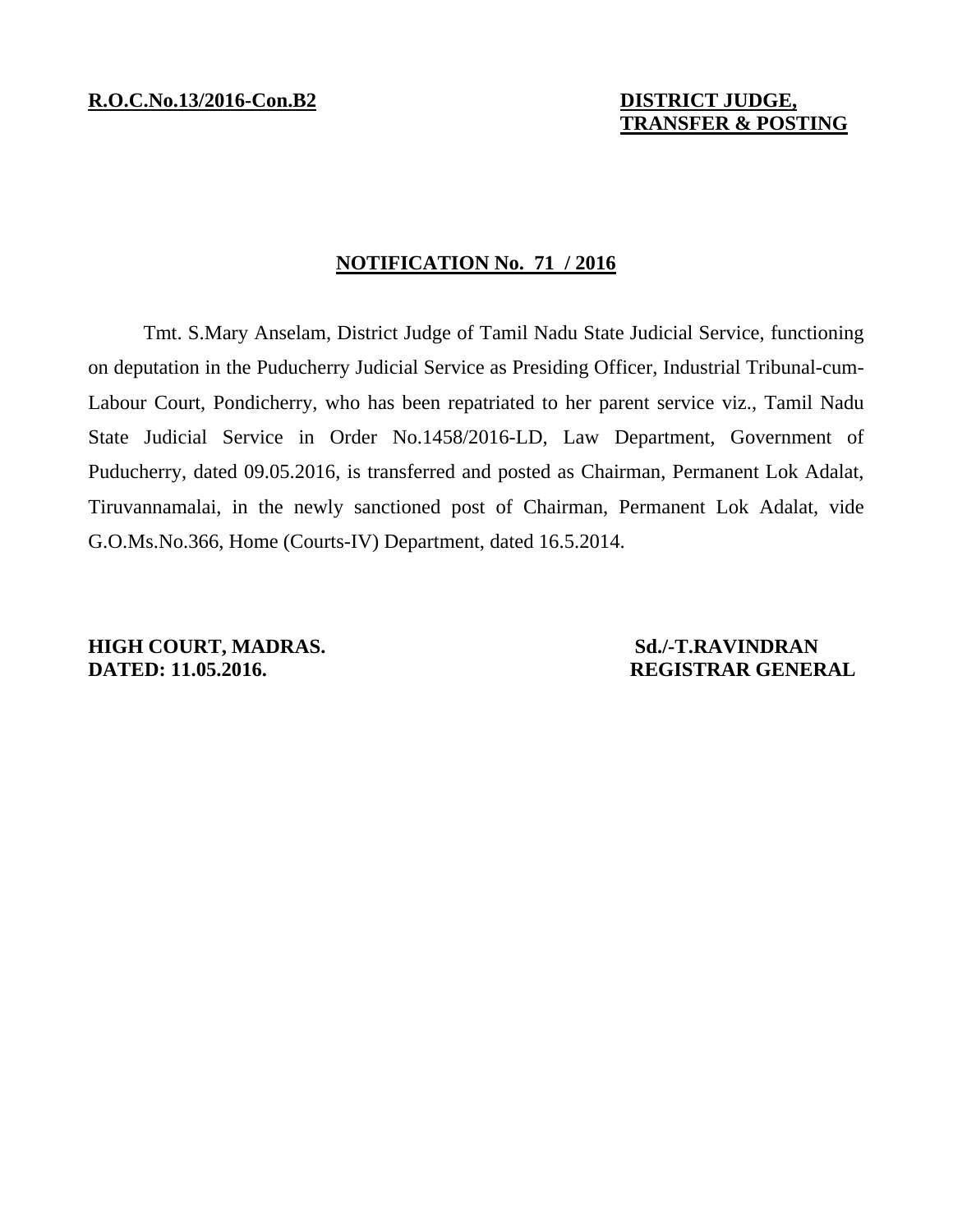### **OFFICIAL MEMORANDUM**

- Sub: Courts and Judges Tmt. S.Mary Anselam, District Judge of Tamil Nadu State Judicial Service, functioning on deputation in the Puducherry Judicial Service, as Presiding Officer, Industrial Tribunal-cum-Labour Court, Pondicherry transferred and posted as Chairman, Permanent Lok Adalat, Tiruvannamalai, in the newly sanctioned post - Notification issued - Joining instructions – issued.
- Ref: High Court's Notification No. 71 / 2016, dated : 11.05.2016.

.............

 Tmt. S.Mary Anselam, District Judge of Tamil Nadu State Judicial Service, functioning on deputation as Presiding Officer, Industrial Tribunal-cum-Labour Court, Pondicherry, who has been repatriated to her parent service viz., Tamil Nadu State Judicial Service and posted as Chairman, Permanent Lok Adalat, Tiruvannamalai, in the newly sanctioned post, in the High Court's Notification cited above, is required to hand over charge of her post to the Judge, Family Court, Pondicherry, immediately and assume charge of the newly sanctioned post of Chairman, Permanent Lok Adalat, Tiruvannamalai, immediately, without availing full joining time.

 The Judge, Family Court, Pondicherry, is required to hold full additional charge of the post of Presiding Officer, Industrial Tribunal-cum-Labour Court, Pondicherry, until further orders.

**HIGH COURT, MADRAS.** Sd./-T.RAVINDRAN **DATED: 11.05.2016. REGISTRAR GENERAL**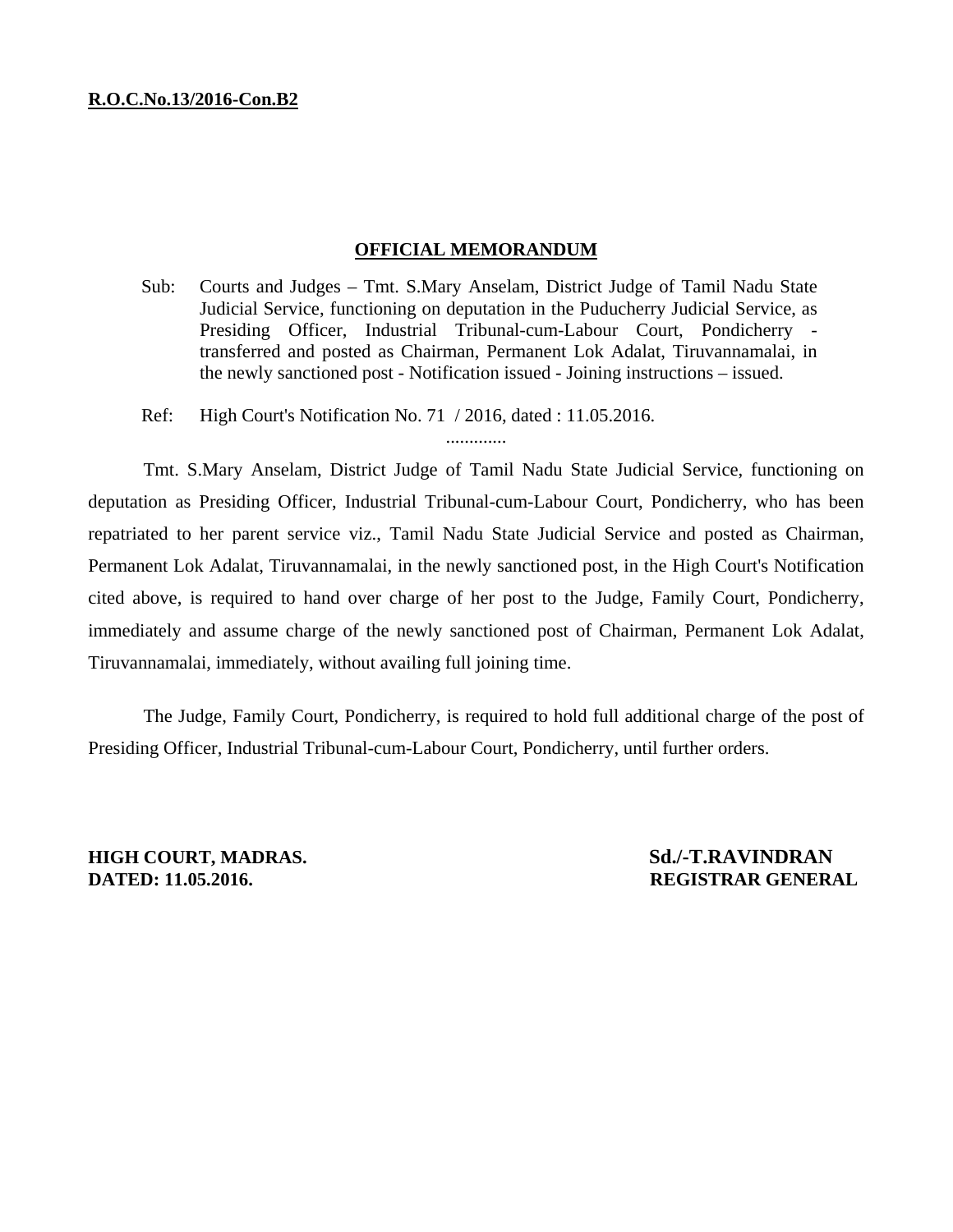# **NOTIFICATION No.70/ 2016**

 Thiru.G.Radhakrishnan, in the Puducherry Judicial Service, as Principal District Munsif -cum-Judicial Magistrate I, Karaikal, repatriated to his parent service viz., Tamil Nadu State Judicial Service, in Order No.1455/2016-LD, Law Department, Government of Puducherry, dated 09.05.2016, is transferred and posted as District Munsif, Tirupathur.

**DATED:11.05.2016. REGISTRAR GENERAL** 

**HIGH COURT, MADRAS.** Sd./-T.RAVINDRAN